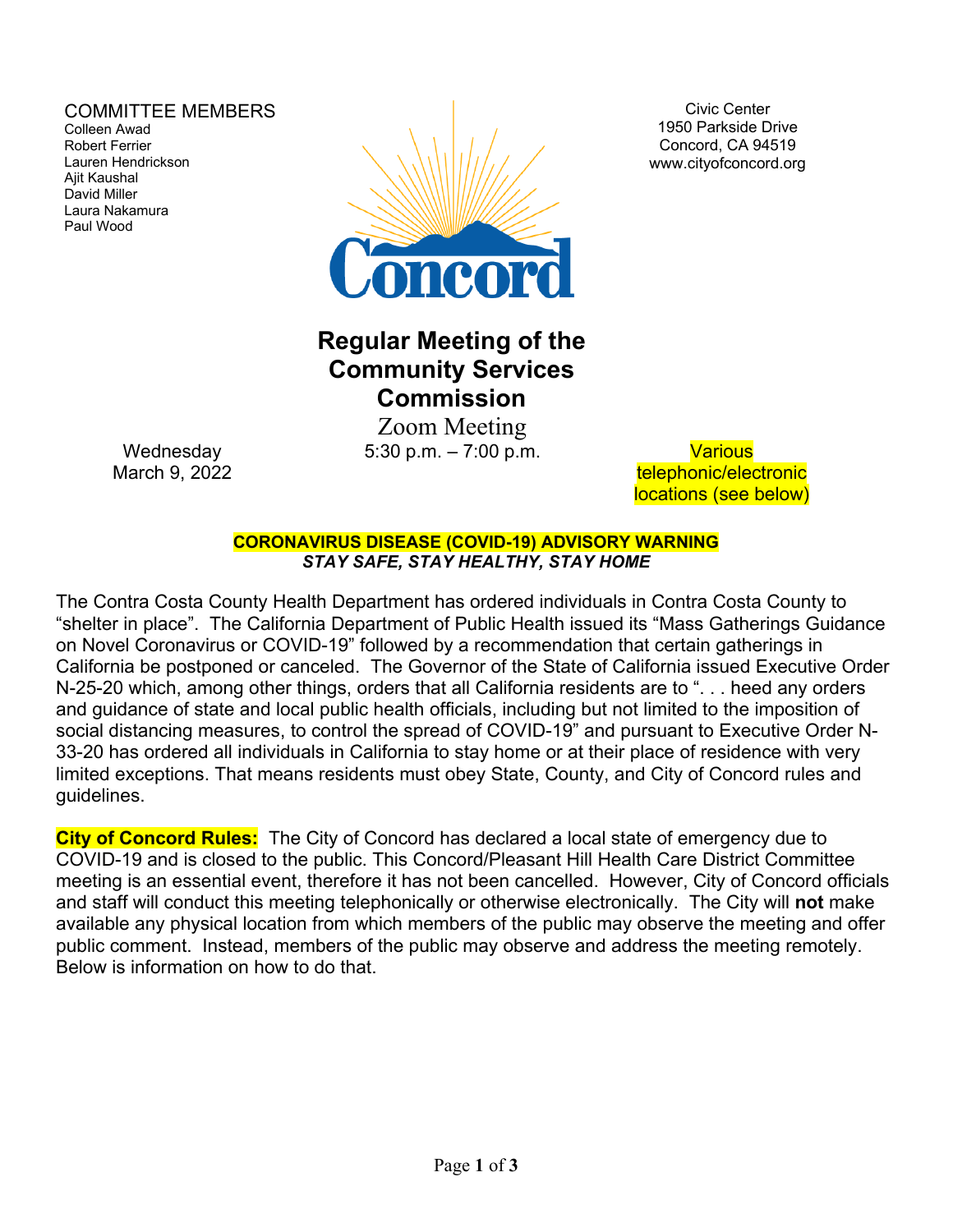To view the meeting remotely, from a PC, Mac, iPad, iPhone or Android device: www.zoom.com

Meeting ID: 867 7323 4037 Passcode: 687721

Join Zoom Meeting [https://cityofconcord.zoom.us/j/86773234037?pwd=NW9KVDNyM0tFVlZMMXBLUzZa](https://cityofconcord.zoom.us/j/86773234037?pwd=NW9KVDNyM0tFVlZMMXBLUzZaVCs3UT09) [VCs3UT09](https://cityofconcord.zoom.us/j/86773234037?pwd=NW9KVDNyM0tFVlZMMXBLUzZaVCs3UT09)

Meeting ID: 867 7323 4037 Passcode: 687721 One tap mobile +16699006833,,86773234037#,,,,\*687721# US (San Jose) +13462487799,,86773234037#,,,,\*687721# US (Houston)

Dial by your location +1 669 900 6833 US (San Jose) +1 346 248 7799 US (Houston) +1 253 215 8782 US (Tacoma) +1 312 626 6799 US (Chicago) +1 929 436 2866 US (New York) +1 301 715 8592 US (Washington DC) 888 475 4499 US Toll-free 877 853 5257 US Toll-free Meeting ID: 867 7323 4037 Passcode: 687721 Find your local number:<https://cityofconcord.zoom.us/u/kem8cMFC>